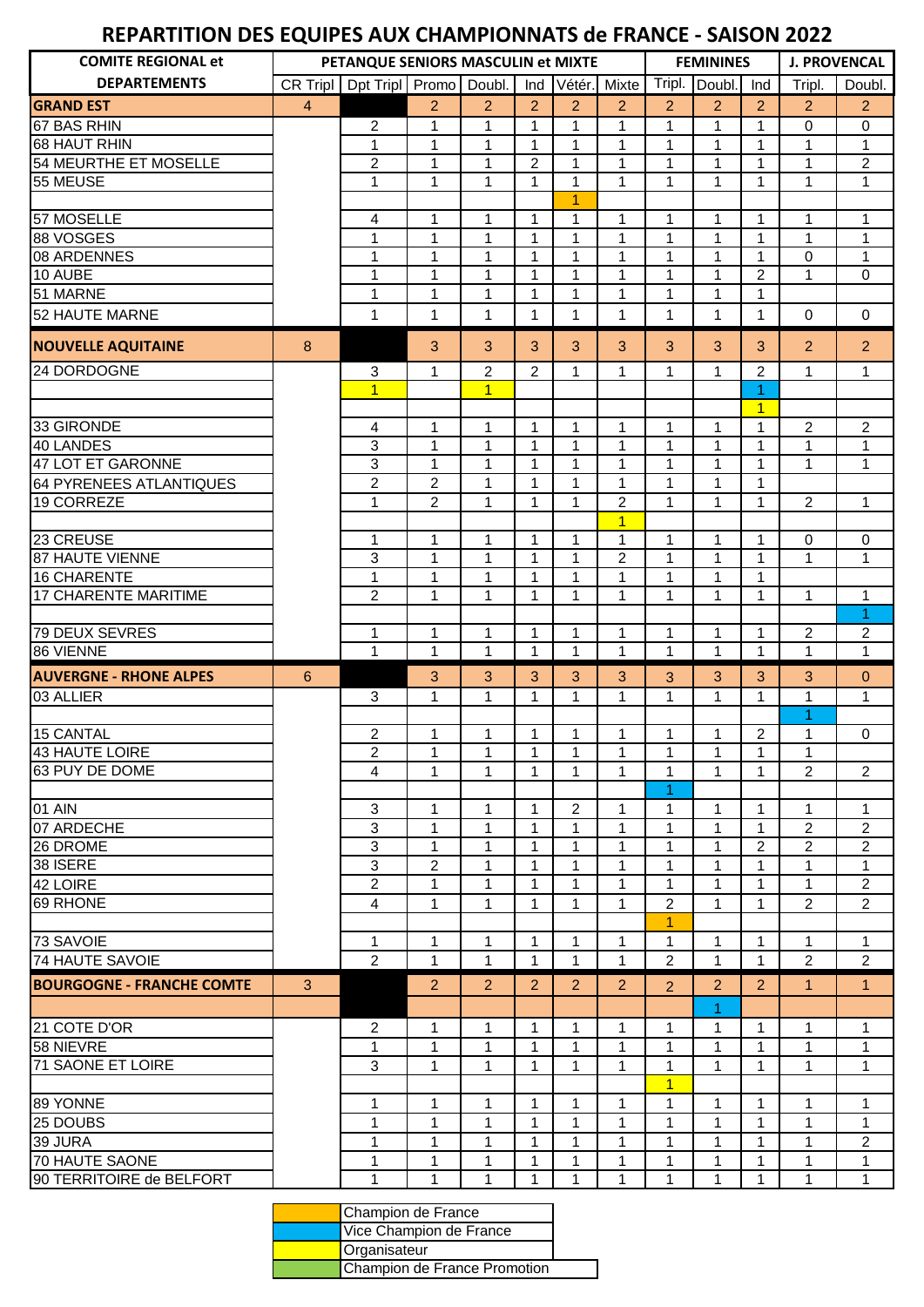## **REPARTITION DES EQUIPES AUX CHAMPIONNATS de FRANCE - SAISON 2022**

 $\overline{\phantom{a}}$ 

| <b>COMITE REGIONAL et</b> |                | PETANQUE SENIORS MASCULIN et MIXTE |                |                |                |                      |                   | <b>FEMININES</b> |                |                | <b>J. PROVENCAL</b> |                           |  |
|---------------------------|----------------|------------------------------------|----------------|----------------|----------------|----------------------|-------------------|------------------|----------------|----------------|---------------------|---------------------------|--|
| <b>DEPARTEMENTS</b>       | CR Tripl       | Dpt Tripl Promo Doubl.             |                |                | Ind            |                      | Vétér. Mixte      |                  | Tripl. Doubl.  | Ind            | Tripl.              | Doubl.                    |  |
| <b>BRETAGNE</b>           | $\overline{2}$ |                                    | $\mathbf{1}$   | $\mathbf{1}$   | $\mathbf{1}$   | $\mathbf{1}$         | $\mathbf{1}$      | $\mathbf{1}$     | $\mathbf{1}$   | $\mathbf{1}$   | $\Omega$            | $\pmb{0}$                 |  |
| 22 COTE D'ARMOR           |                | $\overline{c}$                     | 1              | 1              | 1              | $\mathbf{1}$         | $\mathbf{1}$      | $\mathbf{1}$     | $\mathbf 1$    | $\mathbf{1}$   |                     |                           |  |
| 29 FINISTERE              |                | 3                                  | 1              | $\mathbf{1}$   | $\mathbf{1}$   | $\mathbf{1}$         | $\mathbf{1}$      | $\mathbf{1}$     | $\mathbf 1$    | 1              |                     |                           |  |
| 35 ILLE ET VILAINE        |                | $\overline{c}$                     | $\mathbf 1$    | $\mathbf{1}$   | $\mathbf 1$    | $\mathbf{1}$         | $\mathbf{1}$      | $\mathbf{1}$     | $\mathbf 1$    | 1              |                     |                           |  |
| <b>56 MORBIHAN</b>        |                | 1                                  | $\mathbf 1$    | $\mathbf{1}$   | $\mathbf{1}$   | $\mathbf{1}$         | $\mathbf{1}$      | 1                | $\mathbf 1$    | $\mathbf 1$    | 0                   | $\mathbf 0$               |  |
| <b>CENTRE</b>             | $\overline{a}$ |                                    | $\mathbf{1}$   | $\mathbf{1}$   | $\overline{1}$ | $\mathbf{1}$         | $\mathbf{1}$      | 1                | $\overline{1}$ | $\mathbf{1}$   | 0                   | $\mathbf{1}$              |  |
| 18 CHER                   |                | $\overline{c}$                     | 1              | 1              | 1              | 1                    | $\mathbf{1}$      | 1                | 1              | 1              | 1                   | $\mathbf{1}$              |  |
| 28 EURE ET LOIR           |                | 1                                  | $\mathbf{1}$   | $\mathbf{1}$   | $\mathbf{1}$   | $\mathbf{1}$         | $\mathbf{1}$      | $\mathbf{1}$     | $\mathbf{1}$   | $\mathbf{1}$   | $\mathbf{1}$        | $\mathbf{1}$              |  |
| 36 INDRE                  |                | 1                                  | 1              | $\mathbf{1}$   | $\mathbf{1}$   | $\mathbf{1}$         | $\mathbf{1}$      | $\mathbf{1}$     | $\mathbf{1}$   | $\mathbf{1}$   |                     | $\mathbf{1}$              |  |
| 37 INDRE ET LOIRE         |                | $\overline{2}$                     | 1              | $\mathbf{1}$   | $\mathbf 1$    | $\overline{2}$       | $\mathbf{1}$      | $\mathbf{1}$     | $\mathbf{1}$   | $\mathbf{1}$   |                     | $\mathbf{1}$              |  |
|                           |                |                                    |                | 1              |                |                      |                   |                  |                |                |                     |                           |  |
| 41 LOIR ET CHER           |                | $\mathbf{1}$                       | 1              | 1              | $\mathbf{1}$   | $\mathbf{1}$         | $\mathbf{1}$      | 1                | $\mathbf 1$    | $\mathbf 1$    |                     | $\mathbf{1}$              |  |
| 45 LOIRET                 |                | $\mathbf{1}$                       | $\mathbf{1}$   | $\mathbf{1}$   | $\mathbf{1}$   | $\mathbf{1}$         | $\mathbf{1}$      | $\mathbf{1}$     | $\overline{2}$ | $\mathbf{1}$   | $\mathbf{1}$        | $\mathbf{1}$              |  |
| <b>CORSE</b>              | 2              |                                    | $\mathbf{1}$   | $\mathbf{1}$   | $\mathbf{1}$   | $\mathbf{1}$         | $\mathbf{1}$      | 1                | $\mathbf{1}$   | $\mathbf{1}$   | $\mathbf{0}$        | $\mathbf{0}$              |  |
| 2A CORSE DU SUD           |                | 1                                  | 1              | 1              | 1              | 1                    | $\mathbf{1}$      | 1                | 1              | 1              | 1                   | $\mathbf{1}$              |  |
|                           |                |                                    |                |                | $\overline{1}$ |                      |                   |                  |                |                |                     |                           |  |
| <b>2B HAUTE CORSE</b>     |                | $\mathbf{1}$                       | $\mathbf{1}$   | $\mathbf{1}$   | $\mathbf{1}$   | $\mathbf{1}$         | $\mathbf{1}$      | $\mathbf{1}$     | $\mathbf{1}$   | $\mathbf{1}$   | 1                   | $\mathbf{1}$              |  |
| <b>NORMANDIE</b>          | $\overline{2}$ |                                    | $\mathbf{1}$   | $\mathbf{1}$   | $\mathbf{1}$   | $\blacktriangleleft$ | $\mathbf{1}$      | $\mathbf{1}$     | $\mathbf{1}$   | $\mathbf{1}$   | $\mathbf{1}$        | $\mathbf{1}$              |  |
| 14 CALVADOS               |                | 2                                  | 1              | 1              | $\overline{c}$ | $\overline{c}$       | $\mathbf{1}$      | $\mathbf{1}$     | 1              | 1              | 1                   | 1                         |  |
| 50 MANCHE                 |                | $\overline{2}$                     | $\mathbf{1}$   | 1              | 1              | $\mathbf{1}$         | $\mathbf{1}$      | 1                | 1              | 1              | 1                   | $\mathbf{1}$              |  |
| 61 ORNE                   |                | 1                                  | 1              | 1              | 1              | $\mathbf 1$          | $\mathbf{1}$      | 1                | 1              | 1              | 1                   | $\mathbf{1}$              |  |
| 27 EURE                   |                | 3                                  | 1              | 1              | 1              | $\mathbf 1$          | $\mathbf{1}$      | 1                | 1              | 1              | $\overline{c}$      | $\overline{c}$            |  |
| <b>76 SEINE MARITIME</b>  |                | $\overline{c}$                     | $\mathbf{1}$   | 1              | $\mathbf 1$    | 1                    | $\mathbf{1}$      | 1                | 1              | 1              | 0                   | $\mathbf{1}$              |  |
| <b>OCCITANIE</b>          | $\overline{4}$ |                                    | $\overline{2}$ | $\overline{2}$ | $\overline{2}$ | $\overline{2}$       | $\overline{2}$    | $\overline{2}$   | $\overline{2}$ | 2              | $\overline{2}$      | $\overline{2}$            |  |
| 09 ARIEGE                 |                | 2                                  | 1              | $\mathbf{1}$   | $\overline{2}$ | $\mathbf{1}$         | $\mathbf{1}$      | $\mathbf{1}$     | 1              | $\mathbf{1}$   | 2                   | $\overline{2}$            |  |
|                           |                | $\overline{1}$                     | $\overline{1}$ |                | $\overline{1}$ | $\overline{1}$       |                   |                  | $\overline{1}$ |                |                     |                           |  |
| 12 AVEYRON                |                | 3                                  | $\mathbf 1$    | $\mathbf{1}$   | 1              | $\mathbf 1$          | $\mathbf{1}$      | $\overline{2}$   | $\mathbf 1$    | 1              | 1                   | 1                         |  |
| 31 HAUTE GARONNE          |                | 5                                  | $\mathbf{1}$   | 1              | 1              | $\mathbf 1$          | $\mathbf{1}$      | $\mathbf{1}$     | $\mathbf 1$    | $\mathbf{1}$   | $\overline{2}$      | $\overline{c}$            |  |
|                           |                |                                    |                |                |                |                      |                   |                  | $\overline{1}$ |                |                     |                           |  |
| 32 GERS                   |                | $\overline{c}$                     | $\overline{c}$ | 1              | $\mathbf{1}$   | 1                    | $\overline{c}$    | 1                | 1              | 1              | 1                   | 1                         |  |
| 46 LOT                    |                | $\overline{2}$                     | 1              | 1              | 1              | $\mathbf{1}$         | $\mathbf{1}$      | $\mathbf{1}$     | 1              | 1              | 1                   | $\overline{c}$            |  |
|                           |                |                                    |                |                |                | 1                    |                   |                  |                | $\overline{1}$ |                     |                           |  |
| <b>65 HAUTES PYRENEES</b> |                | $\mathbf{1}$                       | $\mathbf{1}$   | $\mathbf{1}$   | $\mathbf 1$    | $\mathbf 1$          | $\mathbf 1$       | $\mathbf 1$      | $\mathbf{1}$   | $\mathbf{1}$   | $\mathbf 0$         | $\mathbf{1}$              |  |
| 81 TARN                   |                | 3                                  | 1              | 1              | 1              | 1                    | 1                 | 1                | 1              | 1              | 1                   | 1                         |  |
| 82 TARN ET GARONNE        |                | $\overline{2}$                     | 1              | 1              | 1              | 1                    | 1                 | 1                | 1              | 1              | 2                   | $\overline{c}$            |  |
| 11 AUDE                   |                | 3                                  | $\mathbf{1}$   | $\mathbf{1}$   | $\mathbf{1}$   | $\mathbf{1}$         | 1<br>$\mathbf{1}$ | $\overline{2}$   | $\mathbf{1}$   | 1              | 2                   | $\overline{2}$            |  |
|                           |                |                                    |                |                |                |                      |                   |                  |                |                | $\overline{1}$      |                           |  |
| 30 GARD                   |                | 4                                  | 1              | $\mathbf 1$    | $\mathbf 1$    | $\mathbf{1}$         | $\mathbf{1}$      | 1                | $\mathbf{1}$   | 1              | 3                   | $\ensuremath{\mathsf{3}}$ |  |
| 34 HERAULT                |                | 5                                  | 1              | $\mathbf{1}$   | $\mathbf 1$    | $\mathbf 1$          | $\mathbf 1$       | $\mathbf 1$      | $\mathbf 1$    | $\overline{c}$ | $\overline{c}$      | $\boldsymbol{2}$          |  |
| 48 LOZERE                 |                | 1                                  | $\mathbf{1}$   | $\mathbf{1}$   | 1              | 1                    | $\mathbf{1}$      | 1                | 1              | 1              | 1                   | $\mathbf{1}$              |  |
|                           |                | $\mathbf{1}$                       |                |                |                |                      |                   |                  |                |                |                     |                           |  |
| 66 PYRENNEES ORIENTALES   |                | 3                                  | $\mathbf{1}$   | 1              | 1              | $\mathbf{1}$         | 1                 | $\mathbf{1}$     | 1              | 1              | 3                   | 4                         |  |
|                           |                |                                    |                |                |                |                      |                   |                  |                |                | 1                   | $\overline{1}$            |  |
|                           |                |                                    |                |                |                |                      |                   |                  |                |                |                     |                           |  |
| <b>HAUTS DE France</b>    | $\overline{2}$ |                                    | $\overline{2}$ | $\overline{2}$ | $\overline{2}$ | $\overline{2}$       | $\overline{2}$    | $\overline{2}$   | $\overline{2}$ | $\overline{2}$ | $\mathbf{1}$        | $\mathbf{1}$              |  |
| 59 NORD                   |                | 4                                  | 1              | 1              | 1              | $\mathbf{1}$         | $\mathbf{1}$      | 1                | 1              | $\mathbf{1}$   | 1                   | $\mathbf{1}$              |  |
| 62 PAS DE CALAIS          |                | $\overline{c}$                     | 1              | $\mathbf{1}$   | 1              | 1                    | $\mathbf{1}$      | $\mathbf{1}$     | 1              | 1              | 1                   | $\mathbf{1}$              |  |
| 02 AISNE                  |                | 1                                  | 1              | 1              | 1              | 1                    | $\mathbf{1}$      | 1                | 1              | 1              | 1                   | $\mathbf{1}$              |  |
| 60 OISE                   |                | 3                                  | 1              | 1              | 1              | 1                    | $\mathbf{1}$      | 2                | 1              | 1              | 3                   | $\boldsymbol{2}$          |  |
| 80 SOMME                  |                | 1                                  | 1              | $\mathbf{1}$   | 1              | 1                    | $\mathbf{1}$      | 1                | $\mathbf 1$    | 1              | 1                   | $\mathbf{1}$              |  |

| Champion de France           |  |
|------------------------------|--|
| Vice Champion de France      |  |
| Organisateur                 |  |
| Champion de France Promotion |  |